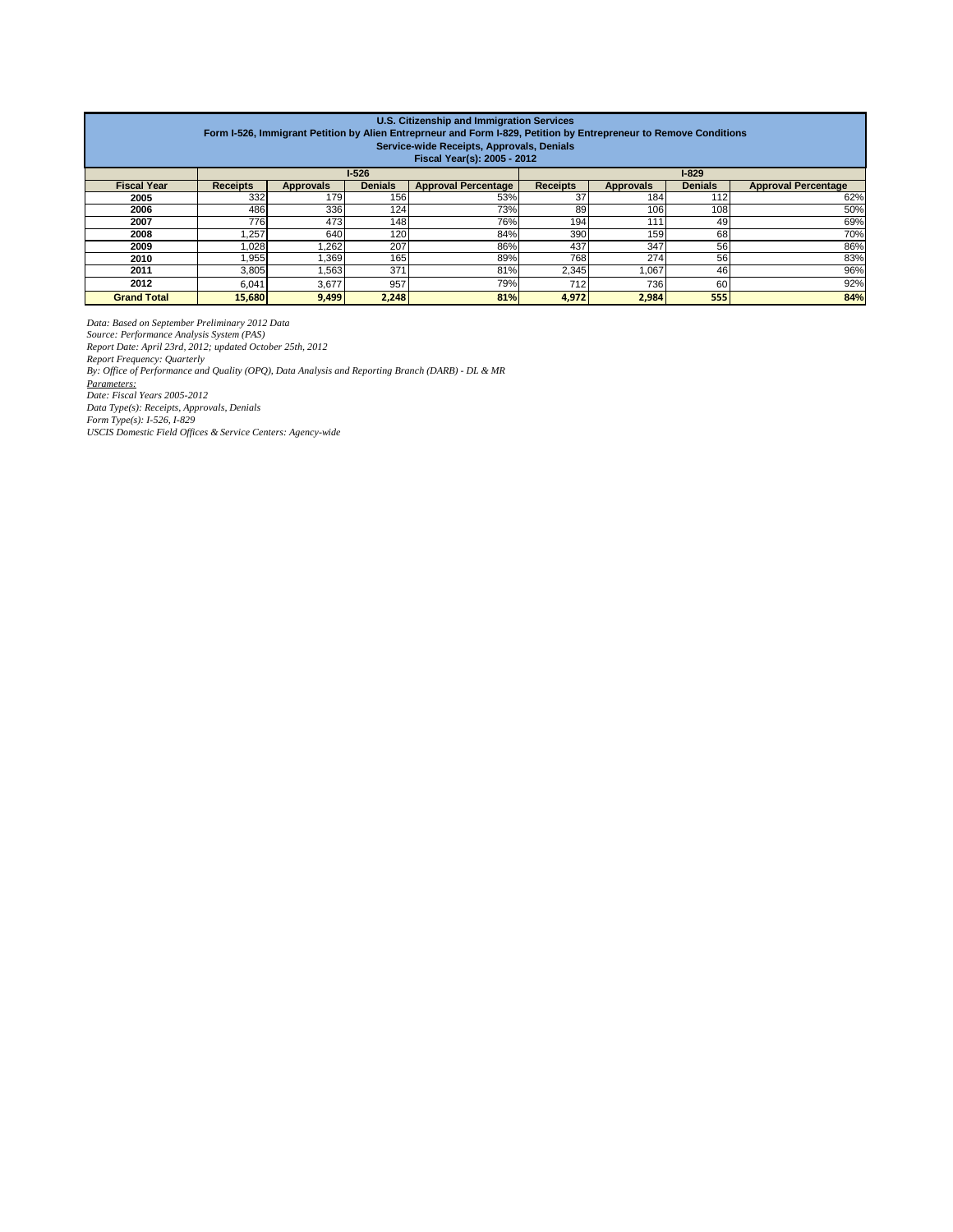| <b>U.S. Citizenship and Immigration Services</b><br>Form I-526, Immigrant Petition by Alien Entreneur<br>Service-wide Receipts, Approvals, Denials<br>Fiscal Year(s): 2005 - 2012 |                       |          |                  |                |  |
|-----------------------------------------------------------------------------------------------------------------------------------------------------------------------------------|-----------------------|----------|------------------|----------------|--|
| <b>FY</b>                                                                                                                                                                         | <b>Fiscal Quarter</b> | Receipts | <b>Approvals</b> | <b>Denials</b> |  |
| 2005                                                                                                                                                                              | 10                    | 55       | 34               | 25             |  |
| 2005                                                                                                                                                                              | <b>2Q</b>             | 67       | 30               | 36             |  |
| 2005                                                                                                                                                                              | 3Q                    | 87       | 37               | 35             |  |
| 2005                                                                                                                                                                              | 4Q                    | 123      | 78               | 60             |  |
| 2006                                                                                                                                                                              | 1Q                    | 110      | 89               | 48             |  |
| 2006                                                                                                                                                                              | 2Q                    | 104      | 87               | 25             |  |
| 2006                                                                                                                                                                              | 3Q                    | 128      | 73               | 32             |  |
| 2006                                                                                                                                                                              | 40                    | 144      | 87               | 19             |  |
| 2007                                                                                                                                                                              | 10                    | 143      | 73               | 38             |  |
| 2007                                                                                                                                                                              | 20                    | 187      | 96               | 39             |  |
| 2007                                                                                                                                                                              | 30                    | 185      | 139              | 38             |  |
| 2007                                                                                                                                                                              | 40                    | 261      | 165              | 33             |  |
| 2008                                                                                                                                                                              | 10                    | 267      | 139              | 26             |  |
| 2008                                                                                                                                                                              | 2Q                    | 221      | 190              | 32             |  |
| 2008                                                                                                                                                                              | 3Q                    | 219      | 142              | 51             |  |
| 2008                                                                                                                                                                              | 4Q                    | 550      | 169              | 11             |  |
| 2009                                                                                                                                                                              | 1Q                    | 178      | 221              | 30             |  |
| 2009                                                                                                                                                                              | 20                    | 218      | 548              | 66             |  |
| 2009                                                                                                                                                                              | 3Q                    | 205      | 279              | 55             |  |
| 2009                                                                                                                                                                              | 4Q                    | 427      | 214              | 56             |  |
| 2010                                                                                                                                                                              | 10                    | 422      | 276              | 60             |  |
| 2010                                                                                                                                                                              | 2Q                    | 410      | 503              | 32             |  |
| 2010                                                                                                                                                                              | 3Q                    | 437      | 322              | 42             |  |
| 2010                                                                                                                                                                              | 4Q                    | 686      | 268              | 31             |  |
| 2011                                                                                                                                                                              | 10                    | 714      | 191              | 56             |  |
| 2011                                                                                                                                                                              | 20                    | 886      | 264              | 71             |  |
| 2011                                                                                                                                                                              | 3Q                    | 992      | 593              | 128            |  |
| 2011                                                                                                                                                                              | 4Q                    | 1213     | 515              | 116            |  |
| 2012                                                                                                                                                                              | 10                    | 1293     | 1076             | 222            |  |
| 2012                                                                                                                                                                              | 20                    | 1478     | 1024             | 162            |  |
| 2012                                                                                                                                                                              | 30                    | 1385     | 902              | 391            |  |
| 2012                                                                                                                                                                              | 4Q                    | 1885     | 675              | 182            |  |
| 2012                                                                                                                                                                              | 2Q                    | 1478     | 1025             | 162            |  |



*Data: Based on September Preliminary 2012 Data* Source: Performance Analysis System (PAS)<br>Report Date: April 23rd, 2012 updated October 25th, 2012<br>Report Frequency: Quarterly<br>By: Office of Performance and Quality (OPQ), Data Analysis and Reporting Branch (DARB) - DL *Parameters: Date: Fiscal Years 2005-2012 Data Type(s): Receipts, Approvals, Denials Form Type(s): I-526 USCIS Domestic Field Offices & Service Centers: Agency-wide*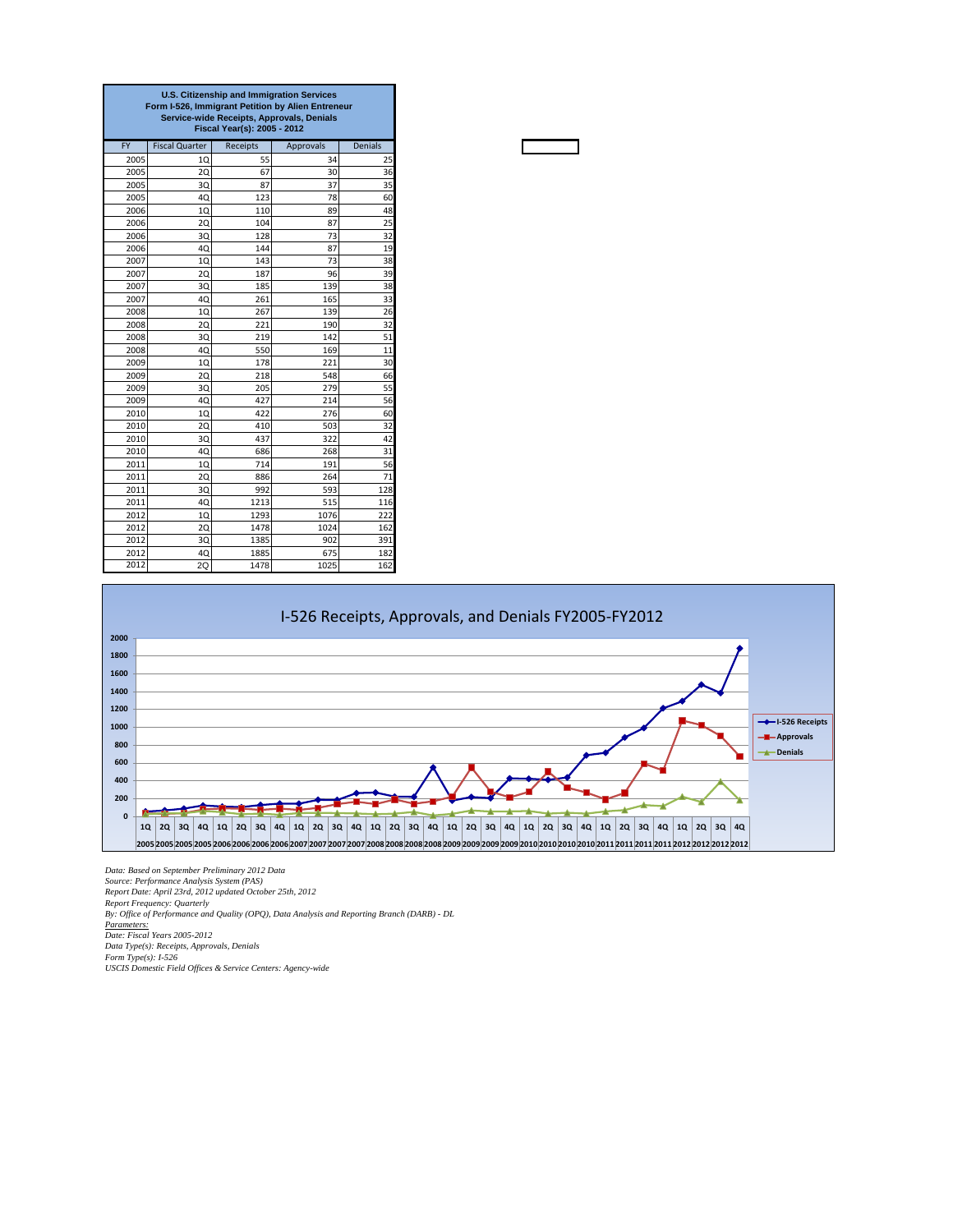| U.S. Citizenship and Immigration Services<br>Form I-829, Petition by Entrepreneur to Remove Conditions<br>Service-wide Receipts, Approvals, Denials<br>Fiscal Year(s): 2005 - 2012 |                       |          |                |                |  |
|------------------------------------------------------------------------------------------------------------------------------------------------------------------------------------|-----------------------|----------|----------------|----------------|--|
| <b>FY</b>                                                                                                                                                                          | <b>Fiscal Quarter</b> | Receipts | Approvals      | <b>Denials</b> |  |
| 2005                                                                                                                                                                               | 10                    | 8        | 41             | 46             |  |
| 2005                                                                                                                                                                               | 20                    | 17       | 110            | 50             |  |
| 2005                                                                                                                                                                               | 3Q                    | 8        | 11             | 14             |  |
| 2005                                                                                                                                                                               | 40                    | 4        | 22             | $\overline{2}$ |  |
| 2006                                                                                                                                                                               | 10                    | 15       | $\overline{2}$ | 6              |  |
| 2006                                                                                                                                                                               | 20                    | 13       | 11             | 52             |  |
| 2006                                                                                                                                                                               | 3Q                    | 22       | 29             | 7              |  |
| 2006                                                                                                                                                                               | 4Q                    | 39       | 64             | 43             |  |
| 2007                                                                                                                                                                               | 1Q                    | 33       | 27             | 10             |  |
| 2007                                                                                                                                                                               | 2Q                    | 54       | 27             | 11             |  |
| 2007                                                                                                                                                                               | 3Q                    | 44       | 42             | 17             |  |
| 2007                                                                                                                                                                               | 4Q                    | 63       | 15             | 11             |  |
| 2008                                                                                                                                                                               | 1Q                    | 60       | 24             | 9              |  |
| 2008                                                                                                                                                                               | 20                    | 51       | 13             | 22             |  |
| 2008                                                                                                                                                                               | 3Q                    | 136      | 90             | 32             |  |
| 2008                                                                                                                                                                               | 40                    | 143      | 32             | 5              |  |
| 2009                                                                                                                                                                               | 1Q                    | 111      | 43             | 11             |  |
| 2009                                                                                                                                                                               | <b>2Q</b>             | 63       | 99             | 18             |  |
| 2009                                                                                                                                                                               | 3Q                    | 132      | 108            | 11             |  |
| 2009                                                                                                                                                                               | 4Q                    | 131      | 97             | 16             |  |
| 2010                                                                                                                                                                               | 1Q                    | 126      | 34             | 10             |  |
| 2010                                                                                                                                                                               | <b>2Q</b>             | 185      | 79             | 9              |  |
| 2010                                                                                                                                                                               | 3Q                    | 236      | 91             | 21             |  |
| 2010                                                                                                                                                                               | 4Q                    | 221      | 70             | 16             |  |
| 2011                                                                                                                                                                               | 1Q                    | 531      | 39             | 13             |  |
| 2011                                                                                                                                                                               | 20                    | 619      | 130            | 13             |  |
| 2011                                                                                                                                                                               | 3Q                    | 603      | 270            | 8              |  |
| 2011                                                                                                                                                                               | 4Q                    | 592      | 628            | 12             |  |
| 2012                                                                                                                                                                               | 10                    | 250      | 144            | 11             |  |
| 2012                                                                                                                                                                               | 2Q                    | 125      | 378            | 13             |  |
| 2012                                                                                                                                                                               | 3Q                    | 171      | 117            | 18             |  |
| 2012                                                                                                                                                                               | 4Q                    | 166      | 97             | 18             |  |



*Data: Based on September Preliminary 2012 Data Source: Performance Analysis System (PAS) Report Date: April 23rd, 2012 Updated October 25th, 2012 Report Frequency: Quarterly By: Office of Performance and Quality (OPQ), Data Analysis and Reporting Branch (DARB) - DL Parameters: Date(s): Fiscal Years 2005-2012 Data Type(s): Receipts, Approvals, Denials Form Type(s): I-829 USCIS Domestic Field Offices & Service Centers: Agency-wide*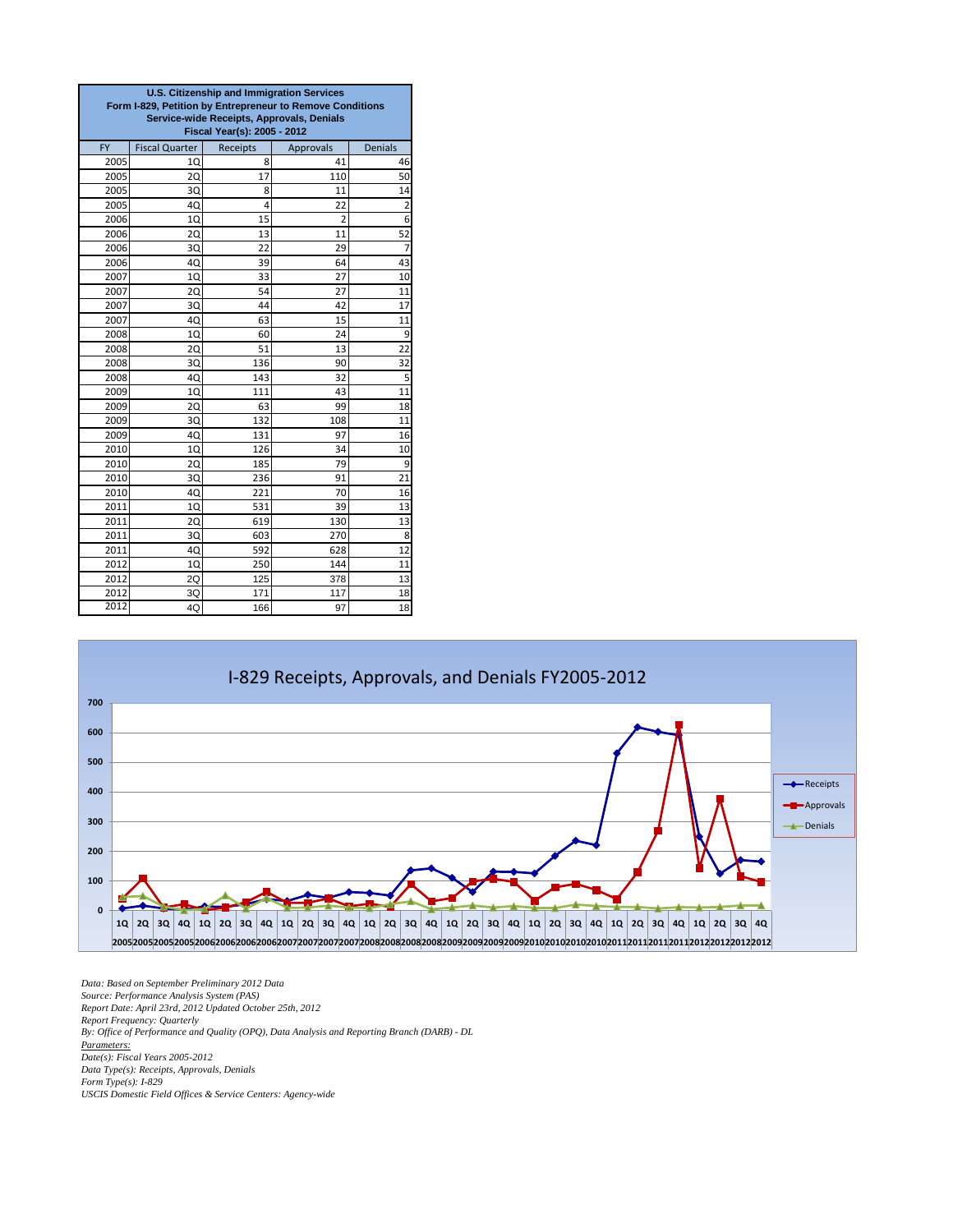| <b>U.S. Citizenship and Immigration Services</b><br><b>Number of Approved EB5 Regional Centers</b><br><b>Fiscal Year(s): 2007 - 2012</b> |                 |  |  |  |  |
|------------------------------------------------------------------------------------------------------------------------------------------|-----------------|--|--|--|--|
| FY07                                                                                                                                     |                 |  |  |  |  |
| FY08                                                                                                                                     | 25              |  |  |  |  |
| <b>FY09</b>                                                                                                                              | $\overline{72}$ |  |  |  |  |
| FY <sub>10</sub>                                                                                                                         |                 |  |  |  |  |
| FY11                                                                                                                                     |                 |  |  |  |  |
| IFY12                                                                                                                                    |                 |  |  |  |  |

*Source: ICLAIMS California Service Center Report Date: April 23rd, 2012 updated October 25th, 2012 Report Frequency: Quarterly Parameters: Date: Fiscal Years 2007-2012 Data Type(s): Number of Regional Center approved for EB-5 Form Type(s): I-526, I-829 USCIS Domestic Field Offices & Service Centers: Agency-wide By: Office of Performance and Quality (OPQ), Data Analysis and Reporting Branch (DARB) - DL*